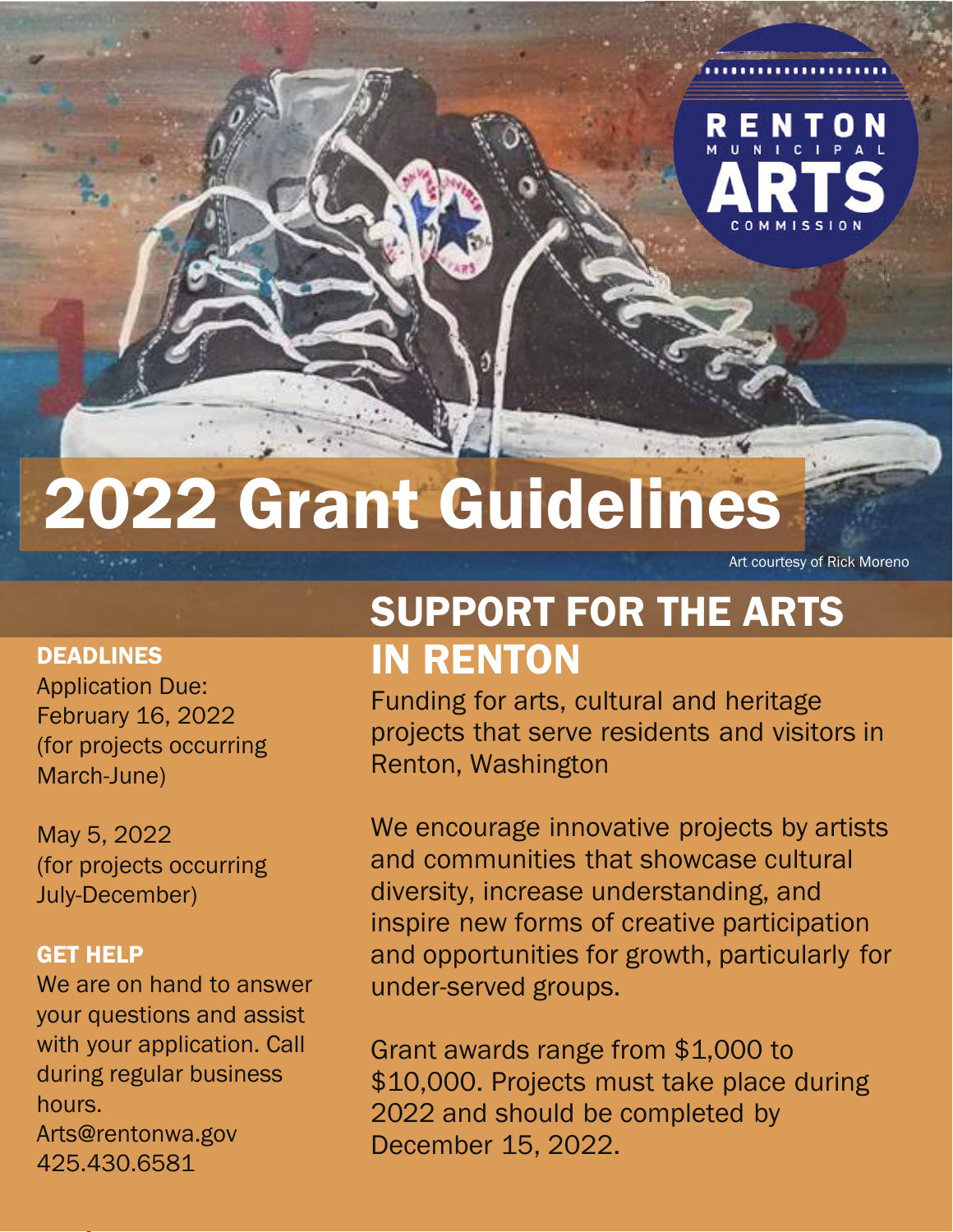### **Program Overview**

#### **Purpose**

• The Renton Municipal Arts Commission's grant program offers grants to individuals, organizations and community groups for arts and culture projects and events that serve the general public in Renton.

### **Public Funding = Public Benefit**

Projects should provide public benefit. Examples of public benefit are:

- Free public performances, exhibitions, workshops, screenings, or readings.
- Free scholarships to ongoing, fee-based arts educational or training programs.
- Accommodating services that expand access and inclusion to individuals with limited physical or English-speaking abilities.

### **Application Review Process**

The Renton Municipal Arts Commission approves all funding. Approvals are based on recommendations from the Arts Commission Grants Committee. Applications are reviewed on a competitive basis according to the overall purpose of the program and the criteria for eligible organizations. Incomplete applications submitted after the deadline may not be reviewed.

### 2022 Timeline (two opportunities to apply)

#### Round 1 (for projects/events occurring Mar through Jun)

- Jan 26 Online application available
- $Feh 16$ Applications due
- Feb 21 **Grants Committee Review**
- Feb 28 Applicant interviews and Committee Recommendation to Commission
- Mar 1 Arts Commission review of recommended applications
- Presentation to City Council and Mar Announcement of Grant Awards
- Dec 16 Post-grant report due

#### Round 2 (for projects/events occurring Jul through Dec)

- Feb 17 Online application available
- May 5 Applications due
- May 23 **Grants Committee Review**
- Applicant interviews and Committee May 30 Recommendation to Commission
- Arts Commission review of recommended  $Jun 7$ applications
- **Jun** Presentation to City Council and Announcement of Grant Awards
- Dec 16 Post-grant report due

### **Application packet**

The application is available at rentonwa.gov/rmac, and is due according to the schedule above. Please complete the form in its entirety and submit it along with all supplemental materials online. Incomplete applications will delay funding consideration. Additional information or clarification may be requested by the Grants Committee.

### **Funds May Be Used To:**

- Produce one-time performances, exhibits,  $\bullet$ special events or programs that bring arts or cultural experiences to Renton residents.
- $\bullet$ Provide opportunities for independent artists to develop and present new work in all mediums.
- Improve arts and cultural opportunities for  $\bullet$ artists and audiences from diverse communities.
- Participatory and educational opportunities  $\bullet$ for youth, multicultural, seniors, and special populations.
- Increase access to arts and cultural events by providing discount tickets and/or free educational programs.

### **Funding Restrictions include:**

The following types of projects are NOT eligible for funding:

- Projects that are not: located in Renton; primarily benefit Renton residents; or are not offered free of charge, or at reduced rates to the extent possible;
- Projects that are not open to the public;
- Projects that have already been completed;
- $\bullet$ Projects that support or oppose a specific interest such as a particular business, political, or religious viewpoint or organization;
- Capital construction projects;
- Projects that use the Grant funds to provide cash awards to individuals;
- Projects which preclude reasonable access by the general public, such as in a location not open to the general public, or for which membership is required, or admission charges cannot be reduced or waived for accessibility